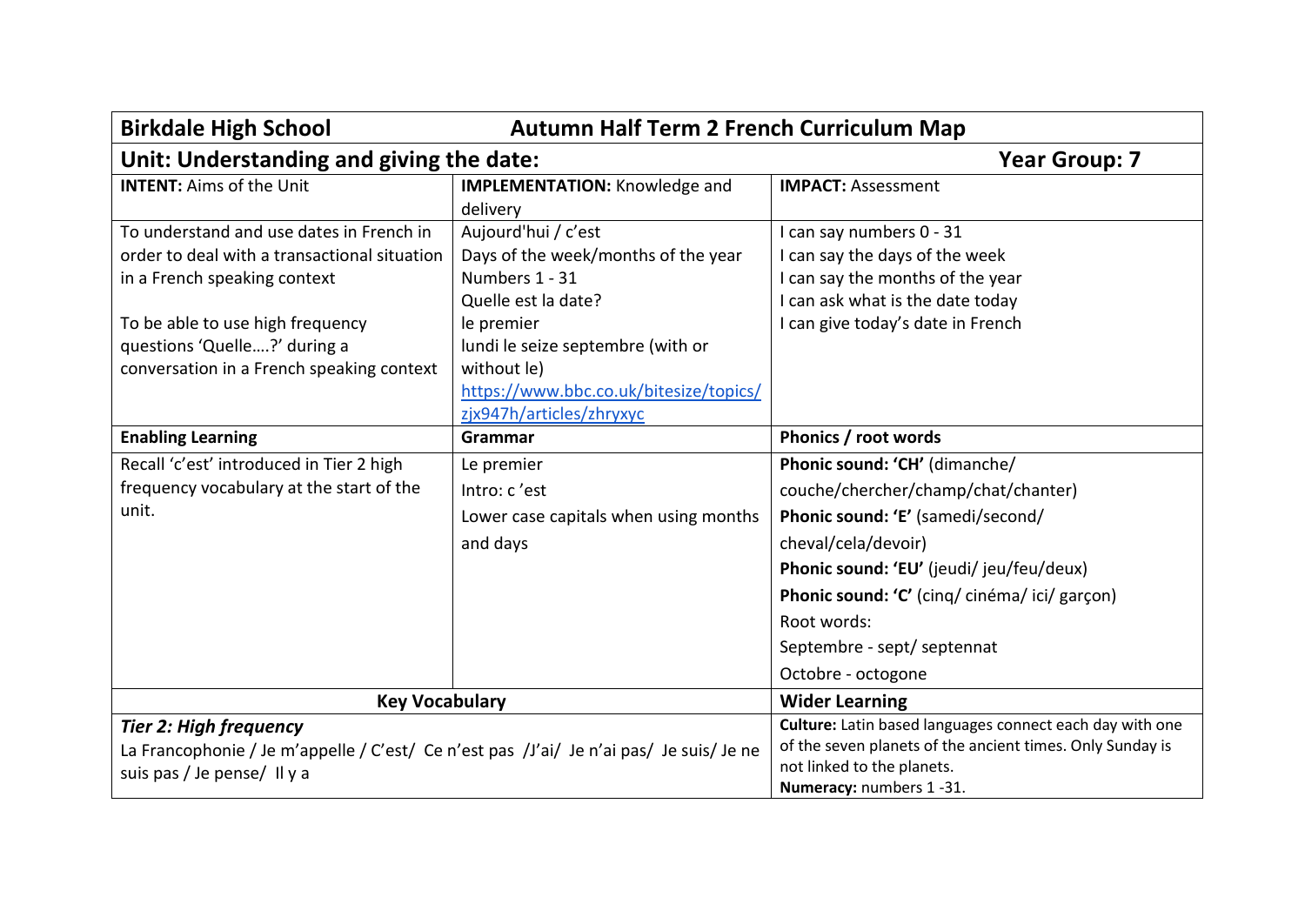| <b>Autumn Half Term 2 French Curriculum Map</b><br><b>Birkdale High School</b>                     |                                               |                                                 |
|----------------------------------------------------------------------------------------------------|-----------------------------------------------|-------------------------------------------------|
| <b>Unit: Avoir and age</b>                                                                         | <b>Year Group: 7</b>                          |                                                 |
| <b>INTENT: Aims of the Unit</b>                                                                    | <b>IMPLEMENTATION:</b> Knowledge and delivery | <b>IMPACT: Assessment</b>                       |
| To talk about age and ask others their age                                                         | Quel age as-tu?                               | I can ask somebody their age                    |
| during a conversation with friends in a french                                                     | J'aians                                       | I can say how old I am                          |
| speaking context                                                                                   |                                               | I can give the meaning of AVOIR and             |
| To develop knowledge of core verb AVOIR                                                            | Avoir $-$ all forms                           | recognise parts of AVOIR in a sentence          |
|                                                                                                    | Subject pronouns all (include on)             | I can define the term subject pronoun           |
|                                                                                                    |                                               | I can explain how a subject pronoun             |
|                                                                                                    |                                               | replaces a noun eg. John plays football / He    |
|                                                                                                    |                                               | plays football                                  |
|                                                                                                    |                                               | I can explain the term 'register' and link this |
|                                                                                                    |                                               | to 'Tu' and 'vous'                              |
| <b>Enabling Learning</b>                                                                           | Grammar                                       | Phonics / root words                            |
| Recall numbers from the previous lesson in                                                         | Avoir                                         | Phonic sound: 'J' (j'ai/                        |
| order to give one's age.                                                                           | The use of avoir as "To be" with age          | sujet/jour/jamais/deja/genial)                  |
|                                                                                                    | Vowel rule to explain je to j' in I have      | Phonic sound 'OU'                               |
| Recall high frequency question words such as                                                       |                                               | (Bonjour/douze/nous/toujours/trouver/jouer)     |
| 'Quel/ Quelle'.                                                                                    |                                               |                                                 |
| Recall 'J'ai' introduced in high frequency                                                         |                                               | <b>Root words:</b>                              |
| vocabulary at the start of the unit.                                                               |                                               | Quel/ Quelle - Quelque/ Quelqu'un/              |
|                                                                                                    |                                               | Quelquefois                                     |
|                                                                                                    |                                               |                                                 |
| <b>Key Vocabulary</b>                                                                              |                                               | <b>Wider Learning</b>                           |
| <b>Tier 2: High frequency</b>                                                                      |                                               | Literacy: Recognise verb patterns               |
| La Francophonie/ Je m'appelle/ C'est / Ce n'est pas/ J'ai/ Je n'ai pas / Je suis / Je ne suis pas/ |                                               | Recall conjugation of key verb avoir            |
| Je pense/ Il y a                                                                                   |                                               |                                                 |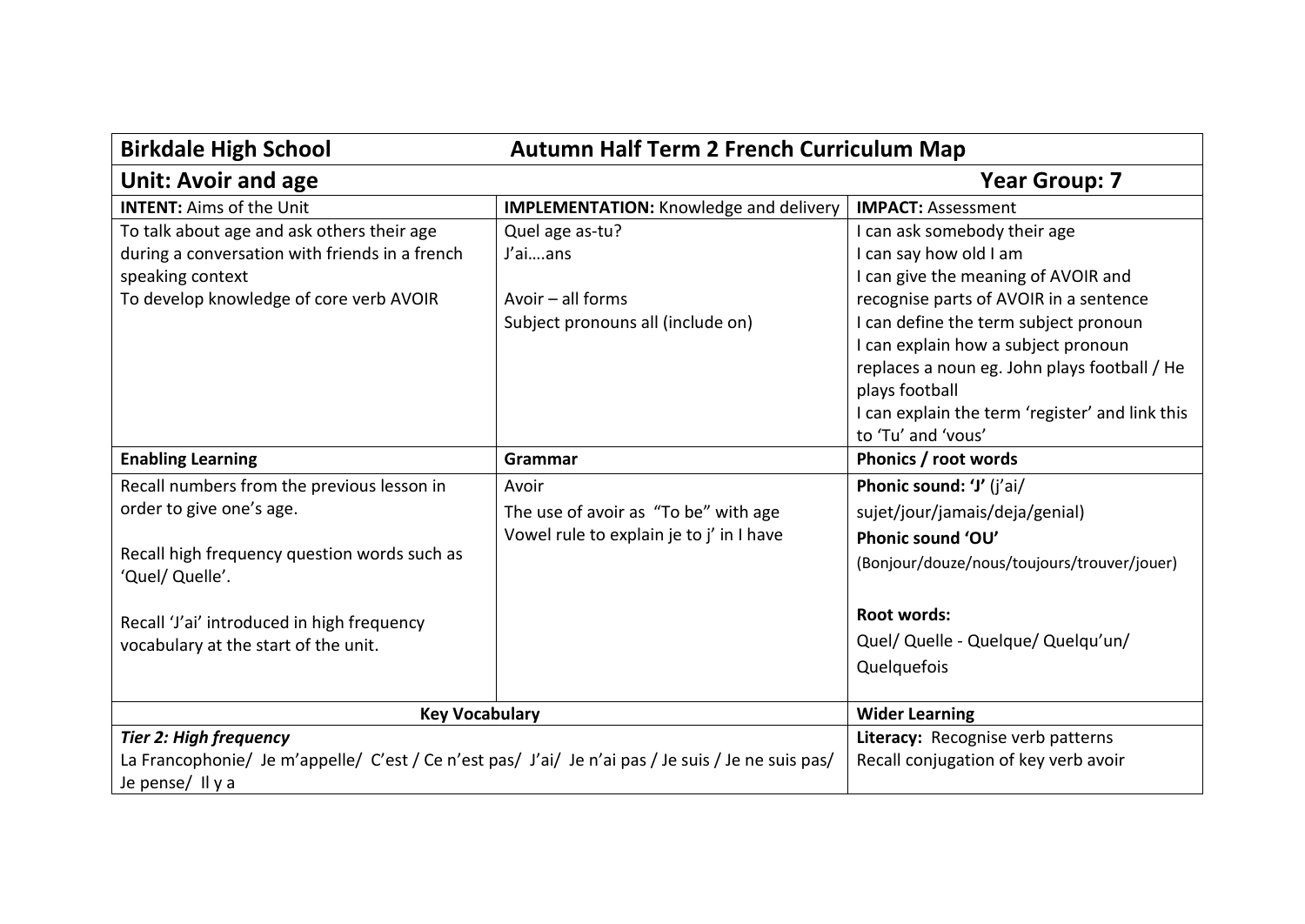| <b>Birkdale High School</b><br><b>Autumn Term 2 French Curriculum Map</b>                        |                                               |                                                                        |
|--------------------------------------------------------------------------------------------------|-----------------------------------------------|------------------------------------------------------------------------|
| Unit: saying when my birthday is                                                                 |                                               | <b>Year Group: 7</b>                                                   |
| <b>INTENT:</b> Aims of the Unit                                                                  | <b>IMPLEMENTATION:</b> Knowledge and delivery | <b>IMPACT: Assessment</b>                                              |
| To ask somebody when their birthday is                                                           | Quelle est la date de ton anniversaire?       | I can say the days the of the week<br>I can say the months of the year |
| To give the date of their birthday                                                               | Mon anniversaire est le                       | can ask someone when their birthday is                                 |
|                                                                                                  | Numbers 1 - 31                                | can say when my birthday is                                            |
| To develop knowledge of high frequency                                                           |                                               | I can wish someone a happy birthday                                    |
| question 'Quelle?'                                                                               | Bonne anniversaire!                           |                                                                        |
| <b>Enabling Learning</b>                                                                         | Grammar                                       | Phonics / root words                                                   |
| Recall numbers and months of the year from                                                       | le premier                                    | Phonic sound: 'A'                                                      |
| Unit 'Understanding and giving date'                                                             | lower case capitals when using months and     | (Anniversaire/animal/malade/sac/table)                                 |
|                                                                                                  | days                                          | Phonic sound:'ON' (mon/non/monde/au                                    |
|                                                                                                  | possessive adjectives                         | fond)                                                                  |
|                                                                                                  | mon/ma/mes                                    |                                                                        |
|                                                                                                  |                                               | Root words:                                                            |
|                                                                                                  |                                               | Anniversaire -année (anniversary)                                      |
| <b>Key Vocabulary</b>                                                                            |                                               | <b>Wider Learning</b>                                                  |
| <b>Tier 2: High frequency</b>                                                                    |                                               | Mathematical: numbers 1 -31/ terms for                                 |
| La Francophonie Je m'appelle/ C'est / Ce n'est pas/ J'ai / Je n'ai pas/ Je suis/ Je ne suis pas/ |                                               | mathematical symbols in French                                         |
| Je pense/Il y a                                                                                  |                                               |                                                                        |
|                                                                                                  |                                               |                                                                        |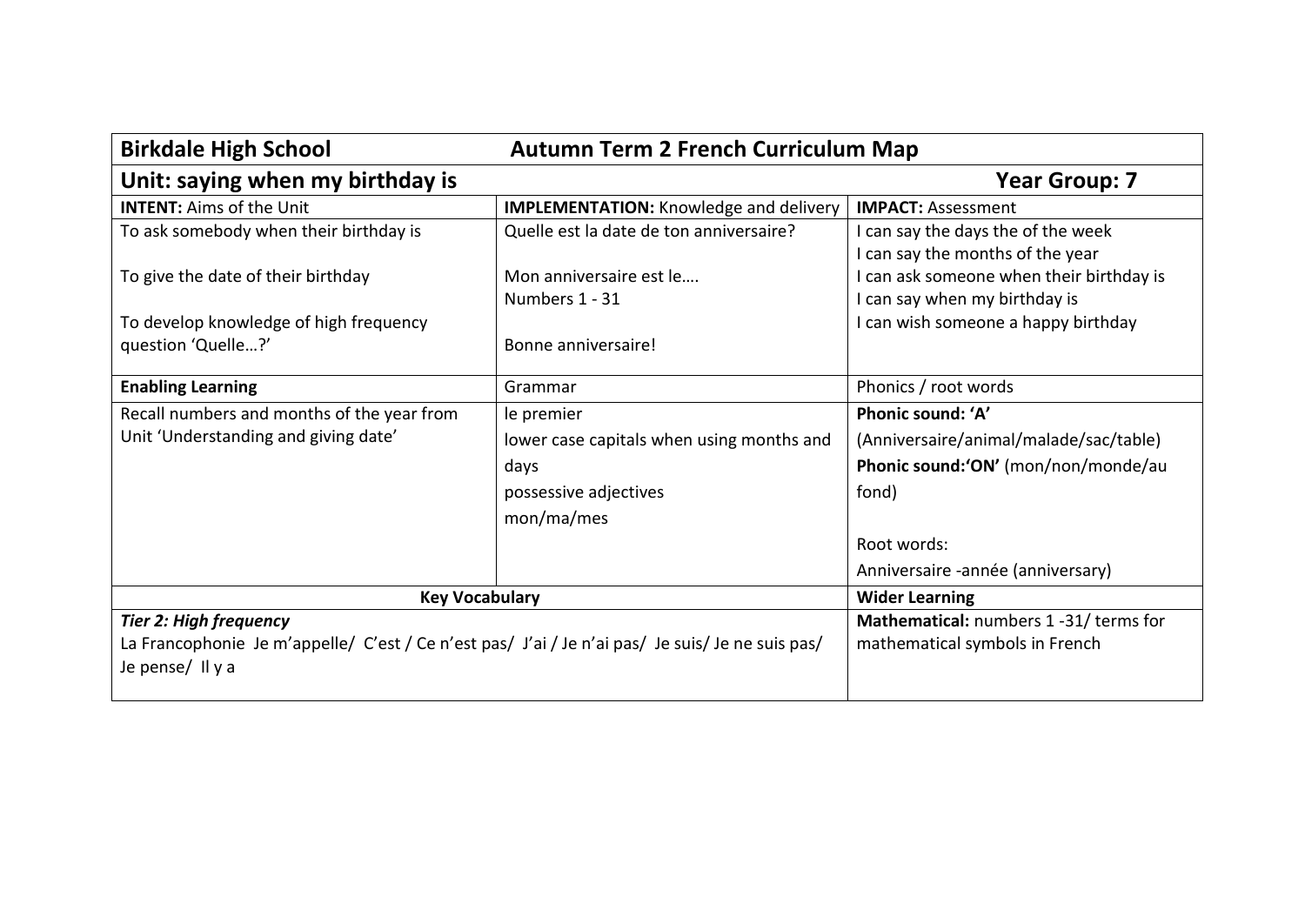| <b>Birkdale High School</b><br><b>Autumn Half Term 2 French Curriculum Map</b>                        |                                               |                                                |
|-------------------------------------------------------------------------------------------------------|-----------------------------------------------|------------------------------------------------|
| <b>Unit: Describing Personality - Etre &amp; Adjectives</b><br><b>Year Group: 7</b>                   |                                               |                                                |
| <b>INTENT:</b> Aims of the Unit                                                                       | <b>IMPLEMENTATION:</b> Knowledge and delivery | <b>IMPACT: Assessment</b>                      |
| To talk about personality                                                                             | Etre all forms                                | I can give the meaning of the verb ETRE        |
|                                                                                                       | Subject pronouns all                          | I can recognise parts of the verb ETRE in a    |
| To introduce pupils to high frequency verb ETRE                                                       | Tu es comment?                                | sentence.                                      |
| in order to start to build sentences                                                                  |                                               | I can define the term subject pronoun.         |
| To develop knowledge of subject pronouns and                                                          | Adjectives                                    | I can recognise subject pronouns in a          |
| what a conjugated verb looks like                                                                     | grand/petit/intéressant/amusant/content/      | sentence                                       |
|                                                                                                       | anglais/francais/mechant/arrogant/bavard/     | I can explain how a subject pronoun            |
| To introduce pupils to adjectives and the                                                             | fort/intelligent/patient/timide               | replaces a noun e.g my brother is tall/ he is  |
| concept of adjectival agreement in order to                                                           |                                               | tall.                                          |
| apply rules when describing everyday things                                                           |                                               | I can use the verb ETRE to say what I am like  |
|                                                                                                       |                                               | I can use the correct adjectival agreement     |
|                                                                                                       |                                               | I can ask someone what they are like using     |
|                                                                                                       |                                               | intonation                                     |
| <b>Enabling Learning</b>                                                                              | Grammar                                       | Phonics / root words                           |
| Recalling 'je suis' and 'je ne suis pas' introduced                                                   | Intro to ETRE all forms                       | Phonic sound: SFC (dans/petit/grand)           |
| In Tier 2 high frequency vocabulary at the start                                                      | Subject pronouns                              | <b>Root words:</b>                             |
| of the unit.                                                                                          | Adjectival agreement - see core resources     | Amusant - s'amuser                             |
|                                                                                                       | Ellison                                       | Bavard - bavarder/bavardage                    |
|                                                                                                       |                                               | Patient - patienter/ patience                  |
|                                                                                                       |                                               | Arrogant - arrogance                           |
| <b>Key Vocabulary</b>                                                                                 |                                               | <b>Wider Learning</b>                          |
| <b>Tier 2: High frequency</b>                                                                         |                                               | Literacy: recognising verb patterns/ recalling |
| La Francophonie / Je m'appelle / C'est / Ce n'est pas / J'ai Je n'ai pas / Je suis / Je ne suis pas / |                                               | conjugation of verb 'Etre'                     |
| Je pense /Il y a                                                                                      |                                               | Recognising cognates/ near cognates to         |
|                                                                                                       |                                               | support learning.                              |